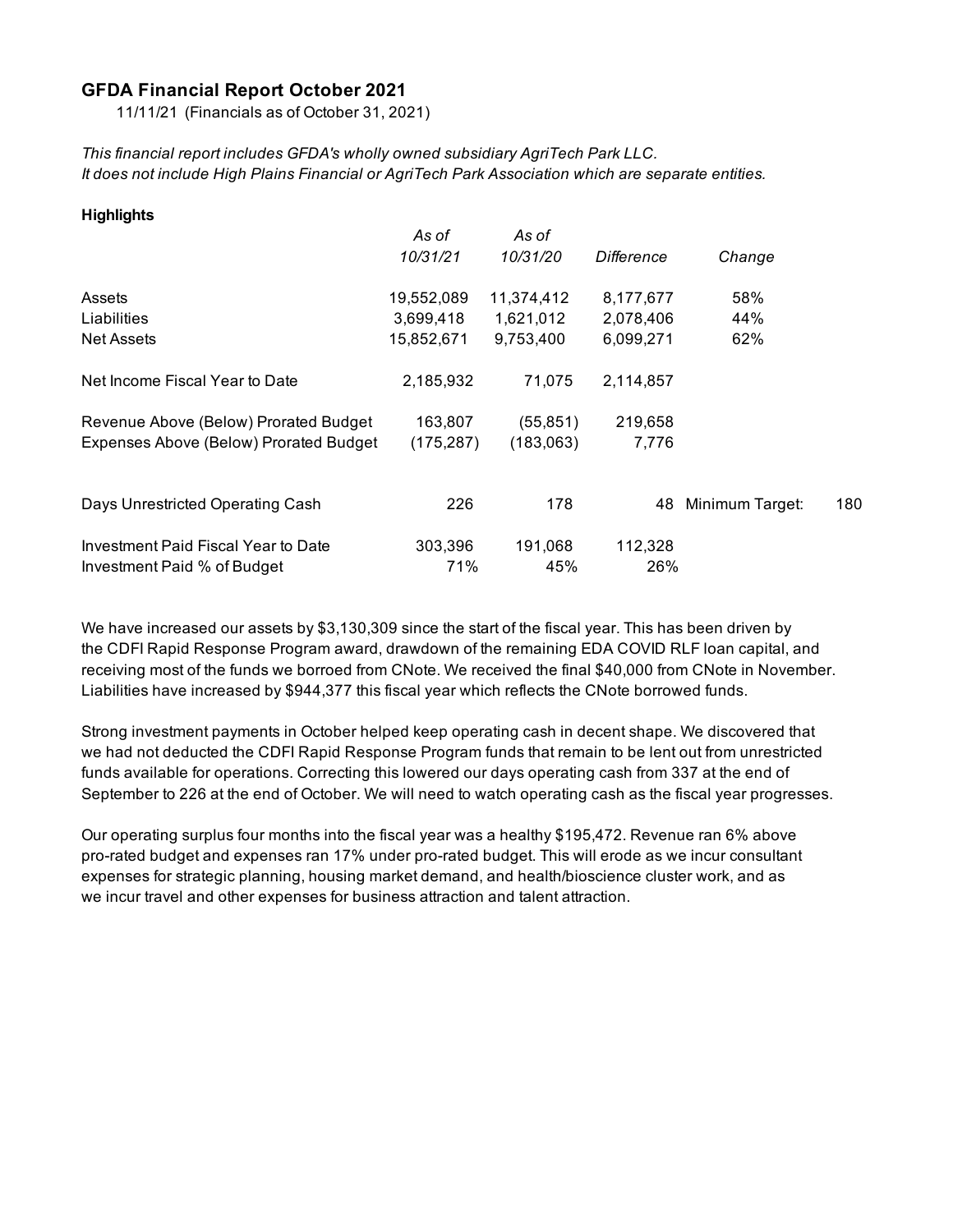#### **GFDA Balance Sheet October 31, 2021**

|                                                          | October 31, |            | June 30,         |  |
|----------------------------------------------------------|-------------|------------|------------------|--|
|                                                          |             | 2021       | 2021             |  |
| <b>Current Assets</b>                                    |             |            |                  |  |
| Cash and Cash Equivalents                                | \$          | 3,008,171  | \$<br>1,570,399  |  |
| Cash Restricted For Loans and Grants                     |             | 2,821,434  | 2,116,563        |  |
| Accounts Receivable                                      |             | 139,165    | 103,246          |  |
| <b>Accrued Interest Receivable</b>                       |             | 122,536    | 71,595           |  |
| Due from High Plains Financial                           |             | 1,060      | 733              |  |
| Current Portion of Loans Receivable (Net of Allowance    |             |            |                  |  |
| for Doubtful Loans of \$56,538)                          |             | 2,864,591  | 2,820,338        |  |
|                                                          |             |            |                  |  |
| <b>Total Current Assets</b>                              |             | 8,956,958  | 6,682,874        |  |
| AgriTech TIF Receivable - Long-Term Assets               |             | 110,841    | 110,841          |  |
| Lease Right-of-Use                                       |             | 900,361    | 913,688          |  |
| Office Furniture and Equipment - Net                     |             | 59,709     | 66,104           |  |
|                                                          |             |            |                  |  |
| Noncurrent Portion of Loans Receivable (Net of Allowance |             | 9,524,221  | 8,648,273        |  |
| for Doubtful Loans of \$1,052,837)                       |             |            |                  |  |
| <b>Total Assets</b>                                      | \$          | 19,552,089 | \$<br>16,421,780 |  |
|                                                          |             |            |                  |  |
| <b>Current Liabilities</b>                               |             |            |                  |  |
| <b>Accounts Payable</b>                                  | \$          | 66,915     | \$<br>12,819     |  |
| Accrued Liabilities                                      |             | 132,114    | 119,910          |  |
| Current Portion of Notes Payable                         |             | 137,764    | 146,878          |  |
| Lease-Portage Building                                   |             | 40,654     | 40,317           |  |
| <b>Deferred Grant Revenues</b>                           |             | 0          | 0                |  |
| Funds Held in Trust                                      |             | 13,895     | 14,140           |  |
| <b>Total Current Liabilities</b>                         |             | 391,342    | 334,064          |  |
| Noncurrent Notes Payable                                 |             |            |                  |  |
| MDOC - Microloan Note Payable                            |             | 500,000    | 500,000          |  |
| Enterprise Fund - CDFI 2020FA                            |             | 280,975    | 280,975          |  |
| MBOI-IRP-CDFI Match loan                                 |             | 280,975    | 280,975          |  |
| USDA-IRP                                                 |             | 316,592    | 344,980          |  |
| <b>MBOI-IRP</b>                                          |             | 82,340     | 83,816           |  |
| Cnote Group, Inc                                         |             | 961,276    | 0                |  |
| Lease-Portage Building                                   |             | 862,515    | 876,178          |  |
| First Interstate Bank Loan-#628                          |             | 23,403     | 54,052           |  |
| <b>Total Noncurrent Liabilities</b>                      |             | 3,308,076  | 2,420,977        |  |
| <b>Total Liabilities</b>                                 |             | 3,699,418  | 2,755,041        |  |
|                                                          |             |            |                  |  |
| <b>Net Assets</b>                                        |             |            |                  |  |
| Beginning of Year                                        |             | 13,666,739 | 9,682,329        |  |
| Increase (Decrease) in Net Assets - Current Year         |             | 2,185,932  | 3,984,410        |  |
| <b>Total Net Assets</b>                                  |             | 15,852,671 | 13,666,739       |  |
| <b>Total Liabilities and Net Assets</b>                  | \$          | 19,552,089 | \$<br>16,421,780 |  |
|                                                          |             |            |                  |  |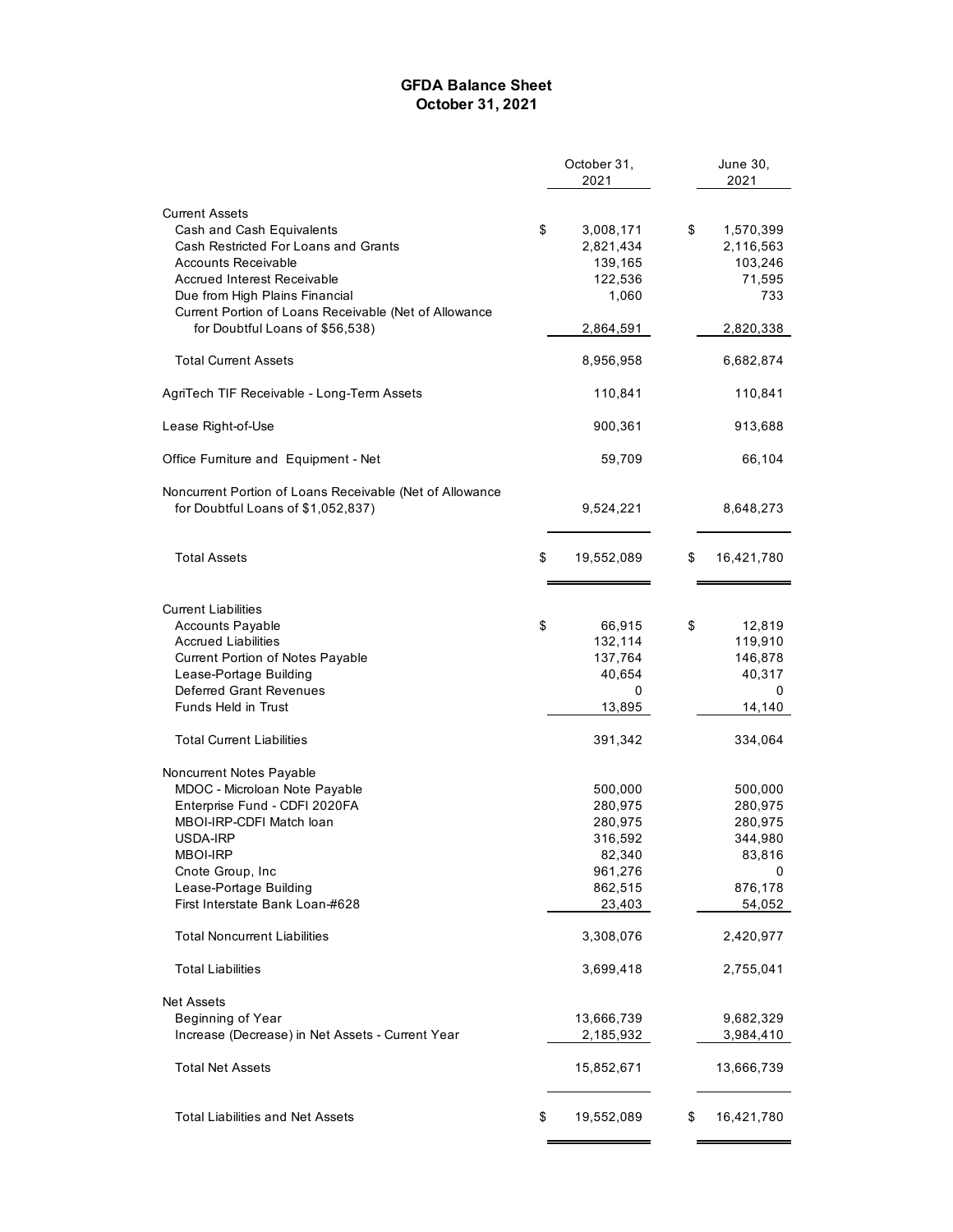## **GFDA INCOME/EXPENSE October 31, 2021**

|                                    |           |            |               | % of               |           |               |
|------------------------------------|-----------|------------|---------------|--------------------|-----------|---------------|
| 4                                  |           | FY Total   |               | <b>Budget</b>      |           | Over          |
|                                    | Oct       | Through    | FY 2022       | <b>Fiscal Year</b> | FY 2022   | (Under)       |
|                                    | 2021      | 10/31/2021 | <b>Budget</b> | to Date            | Prorated  | <b>Budget</b> |
| <b>REVENUE</b>                     |           |            |               |                    |           |               |
| Investment                         | 175,584   | 303,396    | 425,000       | 71%                | 141,667   | 161,729       |
| <b>GENERATED REVENUE</b>           |           |            |               |                    |           |               |
| AgriTech Park                      | 0         | 0          | $\pmb{0}$     | #DIV/0!            | 0         | 0             |
| AgriTech Park TIF Reimbursement    | 0         | 0          | 514,137       | 0%                 | 0         | 0             |
| <b>BID</b>                         | 2,917     | 11,667     | 35,000        | 33%                | 11,667    | $\mathbf 0$   |
| FADC, PTAC & SBDC                  |           |            |               |                    |           |               |
| Food & Ag Development Center       | 5,963     | 23,851     | 65,000        | 37%                | 21,667    | 2,184         |
| <b>Procurement Tech Assistance</b> | 6,170     | 24,432     | 77,000        | 32%                | 25,667    | (1, 235)      |
| <b>Small Business Dev Center</b>   | 10,760    | 43,039     | 129,117       | 33%                | 43,039    | (0)           |
| <b>SBDC COVID</b>                  | 7,588     | 46,247     | 35,000        | 132%               | 28,000    | 18,247        |
| SBDC Program Income                | 0         | 145        | 5,000         | 3%                 | 1,667     | (1,522)       |
| FADC, PTAC & SBDC Total            | 30,481    | 137,714    | 311,117       | 44%                | 120,039   | 17,675        |
| <b>HPF Management</b>              | 0         | 10,000     | 80,000        | 13%                | 26,667    | (16, 667)     |
| Lending Interest & Fees            | 72,135    | 250,121    | 789,000       | 32%                | 263,000   | (12, 879)     |
| <b>Project Grants</b>              |           |            |               |                    |           |               |
| <b>Brownfield RLF</b>              | 0         | 0          | 0             | #DIV/0!            | 0         | 0             |
| <b>Brownfield Assess FY21</b>      | 4,101     | 43,223     | 100,000       | 43%                | 33,333    | 9,889         |
| EDA COVID RLF Admin                | 19,906    | 79,422     | 240,000       | 33%                | 80,000    | (578)         |
| <b>CDFI Rapid Response</b>         | 0         | 192,000    | 192,000       | 100%               | 192,000   | 0             |
| <b>Project Grants Total</b>        | 24,007    | 314,645    | 532,000       | 59%                | 305,333   | 9,311         |
|                                    |           |            |               |                    |           |               |
| <b>Client Grant Management</b>     | 0         | 0          | 0             | #DIV/0!            | 0         | 0             |
| <b>Events and Miscellaneous</b>    | 1,304     | 1,304      | 0             | #DIV/0!            | 0         | 1,304         |
| Sponsorship                        | 5,000     | 5,000      | 5,000         | 100%               | 1,667     | 3,333         |
| <b>Generated Revenue Total</b>     | 135,843   | 730,450    | 2,266,254     | 32%                | 728,372   | 2,077         |
| Loan Capital Grants                |           |            |               |                    |           |               |
| EDA COVID RLF                      | 902,460   | 902,460    | 902,550       | 100%               | 902,460   | 0             |
| <b>Brownfield RLF</b>              | 0         | 0          | 0             | #DIV/0!            | 0         | $\pmb{0}$     |
| <b>CDFI Rapid Response</b>         | 0         | 1,088,000  | 1,088,000     | 100%               | 1,088,000 | 0             |
| Loan Capital Grants Total          | 902,460   | 1,990,460  | 1,990,550     | 100%               | 1,990,460 | 0             |
| <b>Total Revenue</b>               | 1,213,887 | 3,024,306  | 4,681,804     | 65%                | 2,860,499 | 163,807       |
| <b>EXPENSE</b>                     |           |            |               |                    |           |               |
| Staff                              |           |            |               |                    |           |               |
| Salaries and Wages                 | 84,981    | 369,056    | 1,213,758     | 30%                | 404,586   | (35, 530)     |
| Payroll Expenses & Benefits        | 26,743    | 103,894    | 355,288       | 29%                | 118,429   | (14, 535)     |
| Professional Development           | 6,655     | 13,313     | 49,350        | 27%                | 16,450    | (3, 137)      |
|                                    | 118,379   | 486,263    | 1,618,396     | 30%                | 539,465   | (53, 203)     |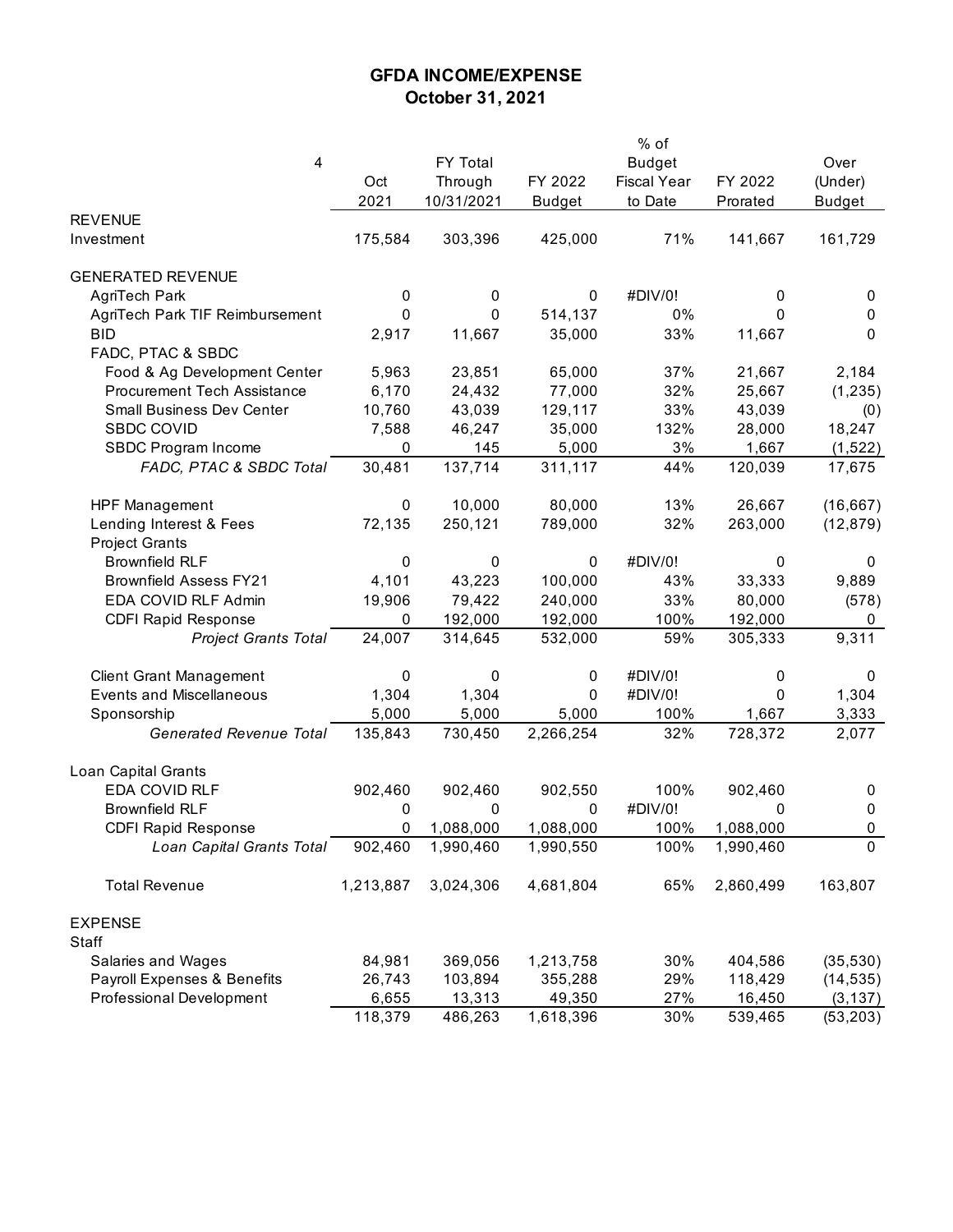## **GFDA INCOME/EXPENSE October 31, 2021**

|                                           |           | FY Total   |               | % of Budget        |          | Over          |
|-------------------------------------------|-----------|------------|---------------|--------------------|----------|---------------|
|                                           | Oct       | Through    | FY 2022       | <b>Fiscal Year</b> | FY 2022  | (Under)       |
|                                           | 2021      | 10/31/2021 | <b>Budget</b> | to Date            | Prorated | <b>Budget</b> |
| Operations                                |           |            |               |                    |          |               |
| Auto                                      | 899       | 3,596      | 11,124        | 32%                | 3,708    | (112)         |
| Communication                             | 1,447     | 6,713      | 22,000        | 31%                | 7,333    | (620)         |
| Depreciation                              | 2,471     | 10,580     | 28,840        | 37%                | 9,613    | 967           |
| Fundraising                               | 0         | 164        | 3,605         | $5%$               | 1,202    | (1, 037)      |
| Insurance                                 | 15,204    | 15,890     | 19,570        | 81%                | 6,523    | 9,366         |
| Meetings & Events                         | 840       | 4,471      | 15,965        | 28%                | 5,322    | (851)         |
| Office                                    | 3,992     | 15,927     | 75,190        | 21%                | 25,063   | (9, 136)      |
| <b>Operating Debt Interest &amp; Fees</b> | 2,447     | 10,000     | 18,540        | 54%                | 6,180    | 3,820         |
| <b>Professional Fees</b>                  | 16,600    | 28,347     | 71,200        | 40%                | 23,733   | 4,614         |
| Supplies, Computing & Copying             | 1,444     | 7,827      | 35,200        | 22%                | 11,733   | (3,907)       |
| Miscellaneous                             | 7,014     | 14,622     | 17,500        | 84%                | 5,833    | 8,789         |
|                                           | 52,358    | 118,137    | 318,734       | 37%                | 106,245  | 11,893        |
| <b>Business Development</b>               |           |            |               |                    |          |               |
| Marketing                                 |           |            |               |                    |          |               |
| <b>GFDA Events</b>                        | 0         | $\pmb{0}$  | 18,000        | 0%                 | 6,000    | (6,000)       |
| Conf & Trade Show Registrations           | 50        | 2,415      | 25,000        | 10%                | 8,333    | (5,918)       |
| Advertising                               | 1,079     | 1,382      | 12,000        | 12%                | 4,000    | (2,618)       |
| <b>Marketing Materials</b>                | $\pmb{0}$ | 2,870      | 25,000        | 11%                | 8,333    | (5, 463)      |
|                                           | 1,129     | 6,667      | 80,000        | 8%                 | 26,667   | (20,000)      |
| Partnerships/Memberships                  |           |            |               |                    |          |               |
| Membership & Dues                         | 1,988     | 3,890      | 24,000        | 16%                | 8,000    | (4, 110)      |
| Partnerships                              | 5,000     | 7,500      | 9,500         | 79%                | 3,167    | 4,333         |
| Women's Business Center                   | 0         | $\pmb{0}$  | 13,552        | 0%                 | 4,517    | (4, 517)      |
| <b>Entrepreneur Mentor Network</b>        | $\pmb{0}$ | 0          | 5,000         | $0\%$              | 1,667    | (1,667)       |
| <b>Online System Subscriptions</b>        | 2,096     | 24,282     | 45,000        | 54%                | 15,000   | 9,282         |
|                                           | 9,084     | 35,672     | 97,052        | 37%                | 32,351   | 3,321         |
| <b>Professional Fees</b>                  |           |            |               |                    |          |               |
| <b>Content Providers</b>                  | 0         | 0          | 20,000        | $0\%$              | 6,667    | (6,667)       |
| Photography & Videography                 | $\pmb{0}$ | 17,051     | 25,000        | 68%                | 8,333    | 8,718         |
| Web & Graphic Design                      | 360       | 3,330      | 40,000        | 8%                 | 13,333   | (10,003)      |
| <b>Lead Generation</b>                    | 20,953    | 34,978     | 110,000       | 32%                | 36,667   | (1,688)       |
|                                           | 21,313    | 55,359     | 195,000       | 28%                | 65,000   | (9,641)       |
| Publications                              | 200       | 634        | 3,000         | 21%                | 1,000    | (366)         |
| Travel                                    | 379       | 3,957      | 50,000        | 8%                 | 16,667   | (12, 710)     |
| <b>Business Development Total</b>         | 32,104    | 102,288    | 425,052       | 24%                | 141,684  | (39, 396)     |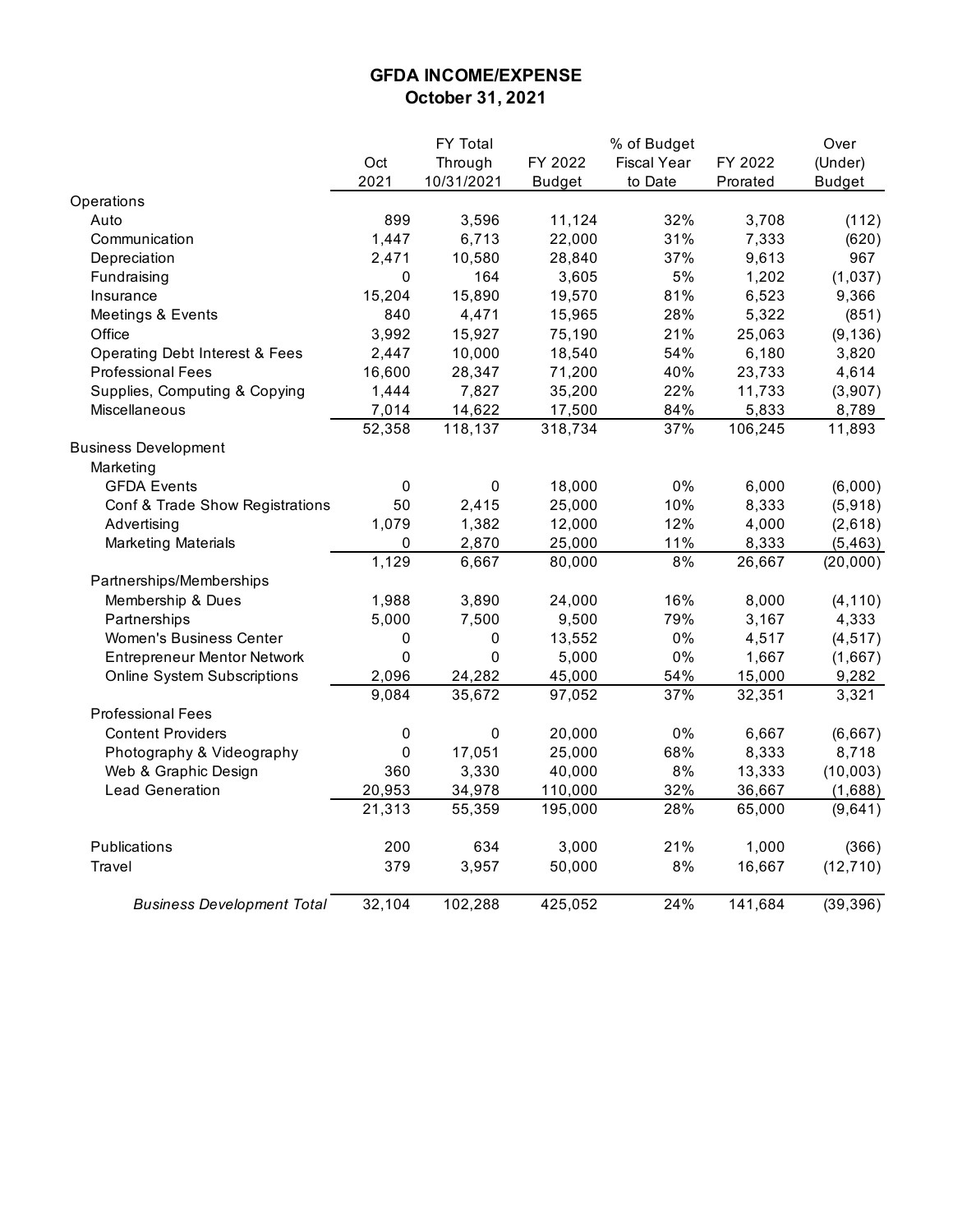## **GFDA INCOME/EXPENSE October 31, 2021**

|                                                                |                   | FY Total             |                            | % of Budget        |           | Over          |
|----------------------------------------------------------------|-------------------|----------------------|----------------------------|--------------------|-----------|---------------|
|                                                                | Oct               | Through              | FY 2022                    | <b>Fiscal Year</b> | FY 2022   | (Under)       |
|                                                                | 2021              | 10/31/2021           | <b>Budget</b>              | to Date            | Prorated  | <b>Budget</b> |
| Lending                                                        |                   |                      |                            |                    |           |               |
| Allowance For Loan Losses                                      | 0                 | 0                    | 200,000                    | 0%                 | 0         | 0             |
| Loan Capital Interest                                          | 3,206             | 12,062               | 35,000                     | 34%                | 11,667    | 395           |
| <b>Brownfield Loan Capital Grants</b>                          | 0                 | 7,312                | 188,000                    | 4%                 | 7,312     | 0             |
| Professional Fees & Misc.                                      |                   |                      |                            |                    |           |               |
| Legal                                                          | 1,360             | 1,360                | 12,000                     | 11%                | 4,000     | (2,640)       |
| Miscellaneous                                                  | 345               | 1,798                | 6,000                      | 30%                | 2,000     | (202)         |
| Online Loan Application System                                 | 0                 | 0                    | 7,000                      | 0%                 | 2,333     | (2, 333)      |
| <b>Brownfield RLF Engineering</b>                              | 0                 | 0                    | 0                          | #DIV/0!            | 0         | 0             |
| <b>CDFI FA Application</b>                                     | 0                 | 0                    | 12,000                     | 0%                 | 4,000     | (4,000)       |
| <b>Update Lending Policies</b>                                 | 0                 | 0                    | 15,000                     | 0%                 | 5,000     | (5,000)       |
|                                                                | 1,705             | 3,158                | 52,000                     | 6%                 | 17,333    | (14, 175)     |
|                                                                |                   |                      |                            |                    |           |               |
| <b>Lending Total</b>                                           | 4,911             | 22,532               | 475,000                    | 5%                 | 36,312    | (13, 780)     |
| Projects                                                       |                   |                      |                            |                    |           |               |
| AgriTech Park                                                  |                   |                      |                            |                    |           |               |
| <b>TIF Reimbursement</b>                                       | 0                 | 0                    | 514,137                    | 0%                 | 0         | 0             |
| <b>Property Taxes</b>                                          | 4,358             | 17,432               | 55,165                     | 32%                | 18,388    | (956)         |
| Interest on Powerline Loan                                     | 70                | 358                  | 1,700                      | 21%                | 567       | (209)         |
| Legal                                                          | 1,900             | 11,431               | 15,000                     | 76%                | 5,000     | 6,431         |
| Appraisal                                                      | 0                 | 22,500               | 21,000                     | 107%               | 7,000     | 15,500        |
| Engineering                                                    | 0                 | 2,536                | 10,000                     | 25%                | 3,333     | (797)         |
| <b>AgriTech Park Total</b>                                     | 6,328             | 54,257               | 617,002                    | 9%                 | 34,288    | 19,969        |
| <b>Brownfield Assessment</b>                                   |                   |                      |                            |                    |           |               |
| 2020 Grant Engineering                                         | 3,042             | 39,368               | 95,000                     | 41%                | 31,667    | 7,702         |
| <b>Grant Writing Consultant</b>                                | 0                 | 0                    | 6,000                      | 0%                 | 2,000     | (2,000)       |
|                                                                | 3,042             | 39,368               | 101,000                    | $\pmb{0}$          | 33,667    | 5,702         |
| <b>Strategic Planning</b>                                      |                   |                      |                            |                    |           |               |
| Housing Market Assessment                                      | 0                 | (6, 250)             | 40,000                     | $-16%$             | 13,333    | (19, 583)     |
| <b>Childcare Market Assessment</b>                             | 1,200             | 7,800                | 10,000                     | 78%                | 3,333     | 4,467         |
|                                                                |                   | 0                    |                            |                    |           |               |
| <b>Strategic Planning</b>                                      | 0                 | 1,550                | 125,000                    | $0\%$<br>1%        | 41,667    | (41, 667)     |
|                                                                | 1,200             |                      | 175,000                    |                    | 58,333    | (56, 783)     |
| <b>Talent Attraction</b>                                       |                   |                      |                            |                    |           |               |
| <b>Marketing Materials</b>                                     | 0                 | 404                  | 15,000                     | 3%                 | 5,000     | (4, 596)      |
| Website                                                        | 0                 | 600                  | 15,000                     | 4%                 | 5,000     | (4, 400)      |
| Photography & Videography                                      | 0                 | 0                    | 20,000                     | 0%                 | 6,667     | (6,667)       |
| Social Media Advertising                                       | 2,096             | 7,079                | 36,000                     | 20%                | 12,000    | (4, 921)      |
| <b>Livability Ads</b>                                          | 0                 | 5,000                | 10,000                     | 50%                | 3,333     | 1,667         |
| Marketing/Social Media Firms                                   | 600               | 600                  | 55,000                     | 1%                 | 18,333    | (17, 733)     |
| Miscellaneous                                                  | 0                 | 296                  | 40,000                     | 1%                 | 13,333    | (13, 037)     |
| <b>Talent Attraction Total</b>                                 | 2,696             | 13,979               | 191,000                    | 7%                 | 63,667    | (49, 688)     |
| Projects Total                                                 | 13,266            | 109,154              | 1,084,002                  | 10%                | 189,955   | (80, 801)     |
| <b>Total Expense</b>                                           | 221,017           | 838,374              | 3,921,184                  | 21%                | 1,013,661 | (175, 287)    |
| Net Income                                                     | 992,869           | 2,185,932            | 760,620                    | 287%               | 1,846,838 | 339,094       |
| Less Loan Capital Grants<br><b>Operating Surplus (Deficit)</b> | 902,460<br>90,409 | 1,990,460<br>195,472 | 1,990,550<br>(1, 229, 930) |                    |           |               |